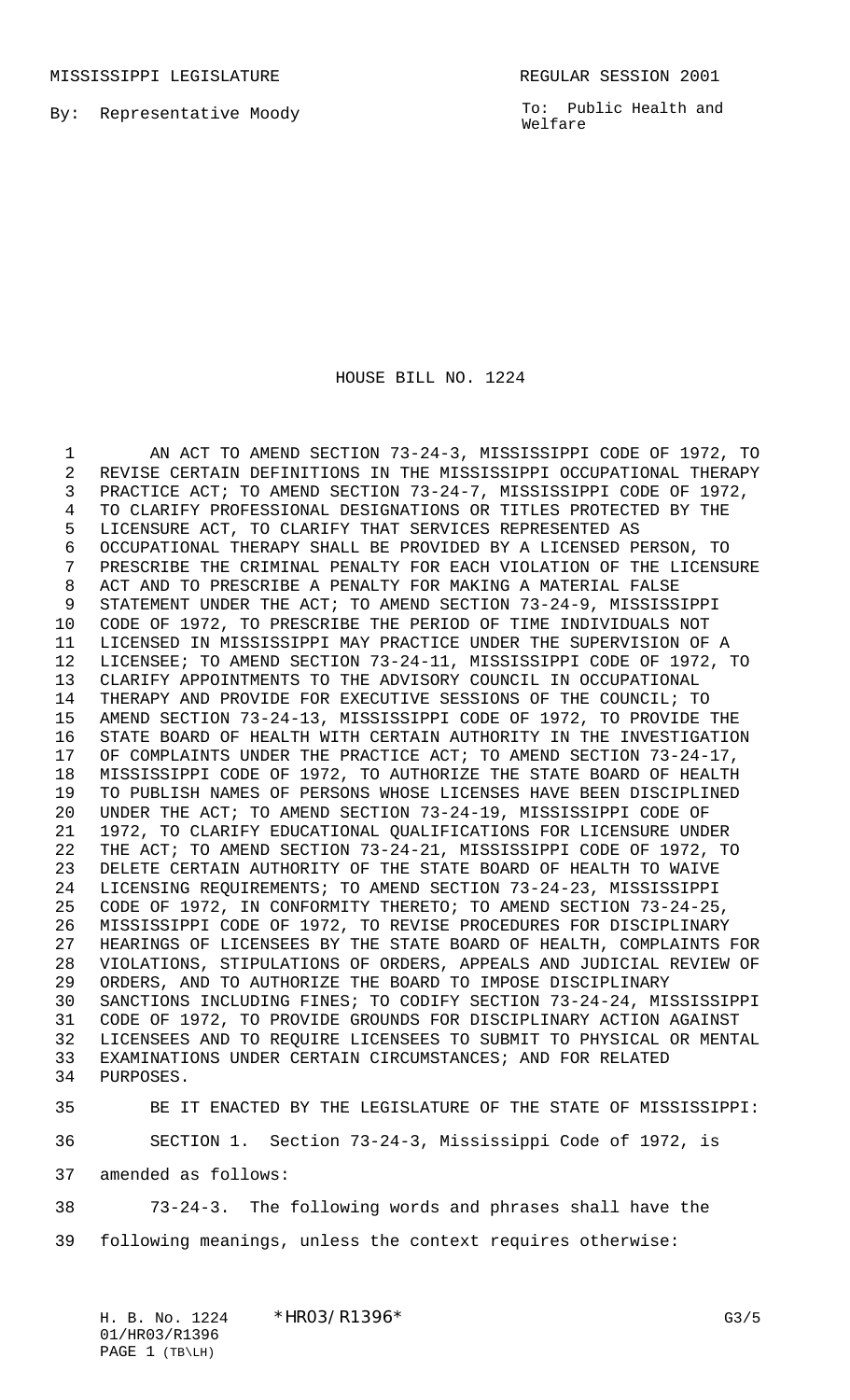(a) "Association" shall mean the Mississippi Occupational Therapy Association. (b) "Board" shall mean the Mississippi State Board of Health. (c) "Occupational therapy" means the therapeutic use of purposeful and meaningful (goal-directed) activities and/or exercises to evaluate and treat an individual who has, or is at risk for, a disease or disorder, impairment, activity limitation or participation restriction which interferes with his ability to function independently in daily life roles and to promote health and wellness across his lifespan. (d) "Occupational therapy intervention" includes: (i) Remediation or restoration of performance abilities that are limited due to impairment in biological, physiological, psychological or neurological processes; (ii) Adaptation of task, process or the environment, or the teaching of compensatory techniques in order 57 to enhance functional performance; (iii) Disability prevention methods and techniques which facilitate the development or safe application of functional performance skills; or (iv) Health promotion strategies and practices which enhance functional performance abilities. (e) "Occupational therapy service" includes, but is not limited to: (i) Evaluating, developing, improving, sustaining or restoring skill in activities of daily living (ADLS), work or productive activities, including instrumental activities of daily living (IADLS), play and leisure activities; (ii) Evaluating, developing, remediating or 70 restoring physical, sensorimotor, cognitive or psychosocial 71 components of performance;

H. B. No. 1224 \* HRO3/R1396\* 01/HR03/R1396 PAGE 2 (TB\LH)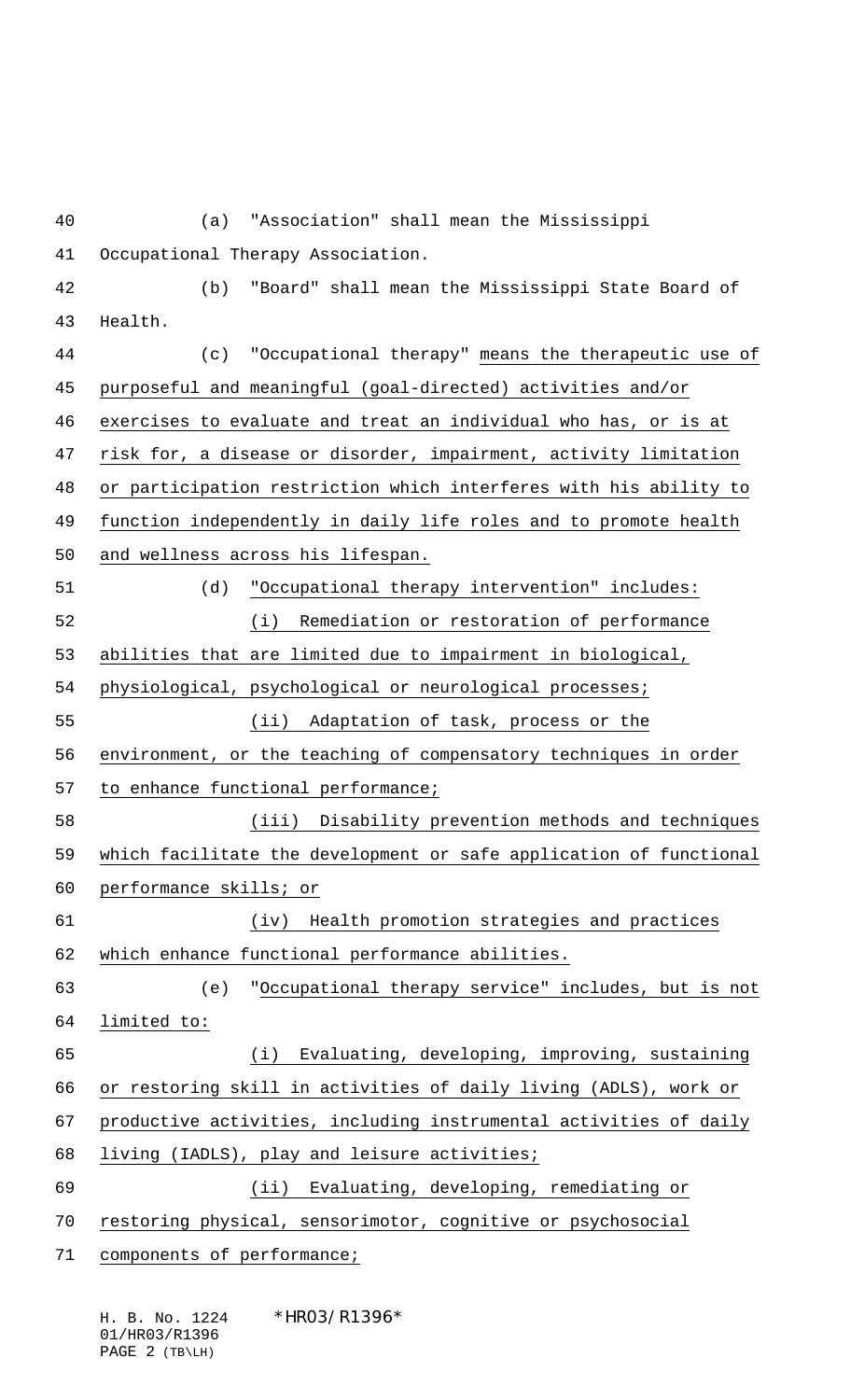H. B. No. 1224 \* HRO3/R1396\* 01/HR03/R1396 PAGE 3 (TB\LH) (iii) Designing, fabricating, applying or training in the use of assistive technology or orthotic devices, and training in the use of prosthetic devices; 75 (iv) Adaptation of environments and processes, including the application of ergonomic principles, to enhance functional performance and safety in daily life roles; (v) Application of physical agent modalities as an adjunct to or in preparation for engagement in an occupation or functional activity; (vi) Evaluating and providing intervention in 82 collaboration with the client, family, caregiver or other person 83 responsible for the client; (vii) Educating the client, family, caregiver or others in carrying out appropriate nonskilled interventions; 86 (viii) Consulting with groups, programs, organizations or communities to provide population-based services; or (ix) Participation in administration, education and research, including both clinical and academic environments. (f) "Occupational therapist" means a person licensed to practice occupational therapy as defined in this chapter, and whose license is in good standing. (g) "Occupational therapy assistant" means a person licensed to assist in the practice of occupational therapy under the supervision of or with the consultation of the licensed occupational therapist, and whose license is in good standing. (h) "Occupational therapy aide" means a person not licensed in the field of occupational therapy who assists occupational therapists and occupational therapy assistants in the practice of occupational therapy, is under the direct supervision of the licensed occupational therapist or licensed occupational therapy assistant, and whose activities require an understanding of occupational therapy **\* \* \***.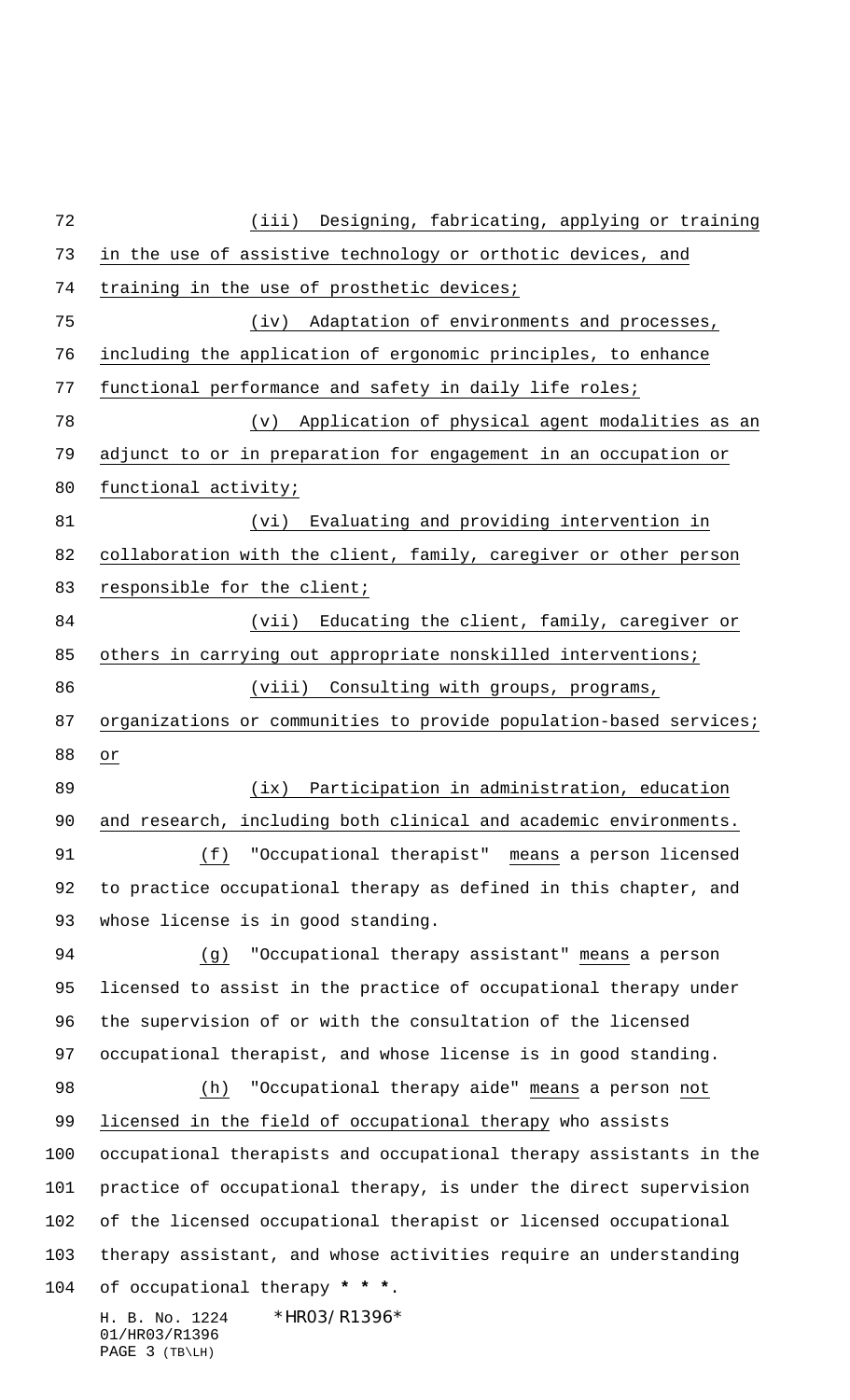(i) "Person" means any individual, partnership,

 unincorporated organization or corporate body, except that only an individual may be licensed under this chapter.

108 (j) "Council" means the Mississippi Advisory Council in Occupational Therapy.

 SECTION 2. Section 73-24-7, Mississippi Code of 1972, is amended as follows:

 73-24-7. (1) It is unlawful for any person who is not licensed under this chapter as an occupational therapist or as an occupational therapy assistant, or whose license has been suspended or revoked, to:

 (a) In any manner represent himself as someone who provides occupational therapy services, or use in connection with his name or place of business the words "occupational therapist," "licensed occupational therapy assistant" **\* \* \*** or the letters "O.T.," "L.O.T.," "O.T.L.," "O.T.A." or "O.T.A.L." or any other words, letters, abbreviations or insignia indicating or implying that he is an occupational therapist or an occupational therapy assistant or that he provides occupational therapy services; or

 (b) To show in any way, orally, in writing, in print or by sign, directly or by implication, or to represent himself as an occupational therapist or an occupational therapy assistant or someone who provides occupational therapy services.

 (2) Any person who violates any provision of this section, upon conviction, shall be guilty of a misdemeanor and shall be fined not more than One Thousand Dollars (\$1,000.00) for each violation.

 (3) Any person who knowingly shall make a material false statement in his application for license under this chapter or in response to any inquiry by the department or the board shall be fined not less than One Hundred Dollars (\$100.00) nor more than Five Hundred Dollars (\$500.00) or imprisoned for not less than ten

H. B. No. 1224 \*HR03/R1396\* 01/HR03/R1396 PAGE 4 (TB\LH)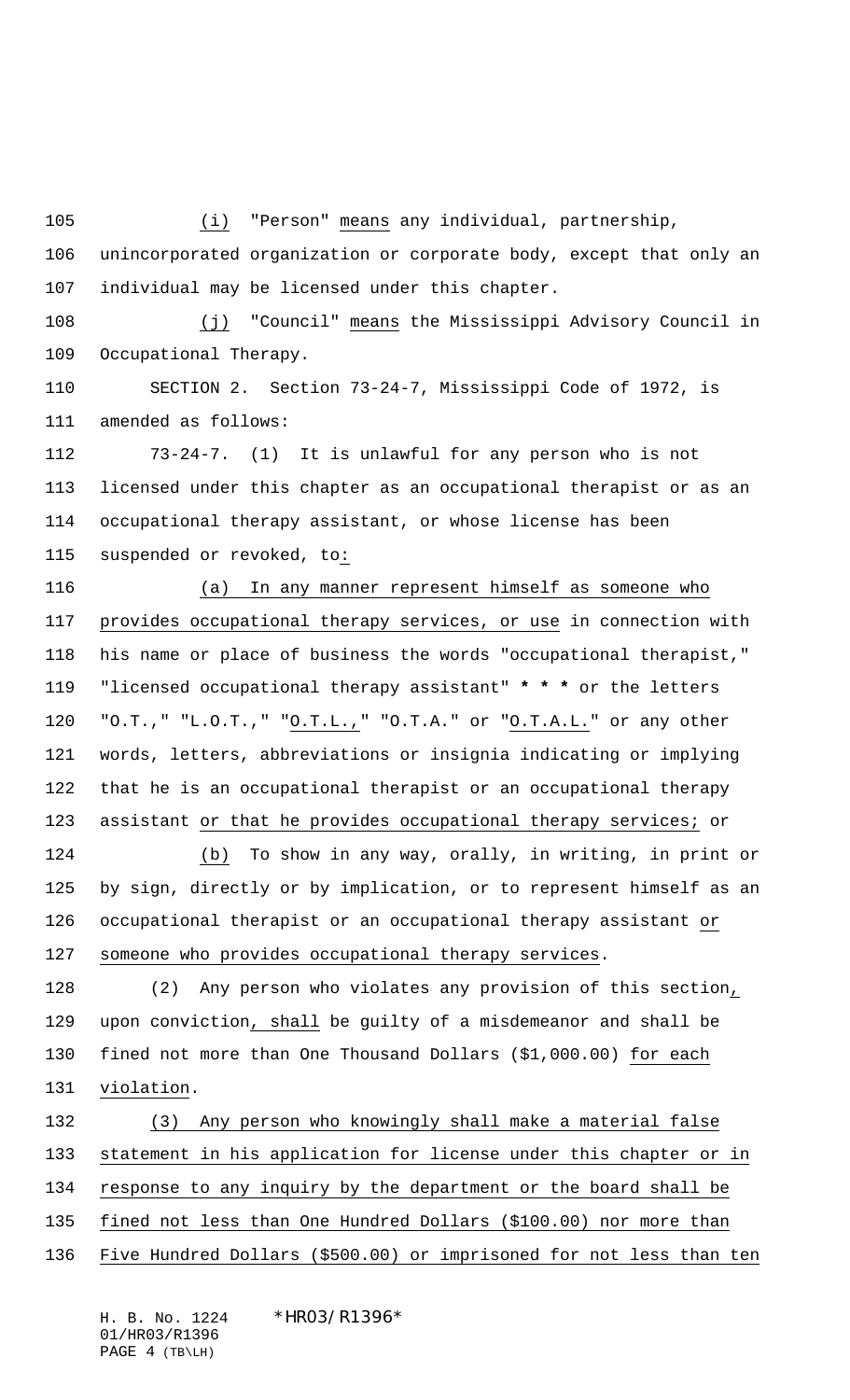(10) days nor more than sixty (60) days, or both such fine and

imprisonment.

 SECTION 3. Section 73-24-9, Mississippi Code of 1972, is amended as follows:

 73-24-9. Nothing in this chapter shall be construed as preventing or restricting the practice, services or activities of: (a) Any person, licensed in this state by any other

 law, from engaging in the profession or occupation for which he or she is licensed;

 (b) Any person who is employed as an occupational therapist or occupational therapy assistant by the United States Armed Services, the United States Public Health Service, the Veteran's Administration or other federal agencies, if such person provides occupational therapy solely under the direction or control of the organization by which he is employed;

 (c) Any person pursuing a course of study leading to a degree or certificate in occupational therapy in an accredited, recognized or approved educational program, or advanced training in a specialty area, if such activities and services constitute a part of the supervised course of study, and if such person is designated by a title which clearly indicates his status as a trainee or student;

 (d) Any person fulfilling the supervised fieldwork experience requirements of Section 73-24-19, if such activities and services constitute a part of the experience necessary to meet 162 the requirements of that section;

 (e) Any person employed as an occupational therapy aide or who works under the supervision of a licensed occupational therapist; or

H. B. No. 1224 \* HRO3/R1396\* (f) Any person performing occupational therapy services in the state, if these services are performed for no more than thirty (30) days in a calendar year under the supervision of an occupational therapist licensed under this chapter, if:

01/HR03/R1396 PAGE 5 (TB\LH)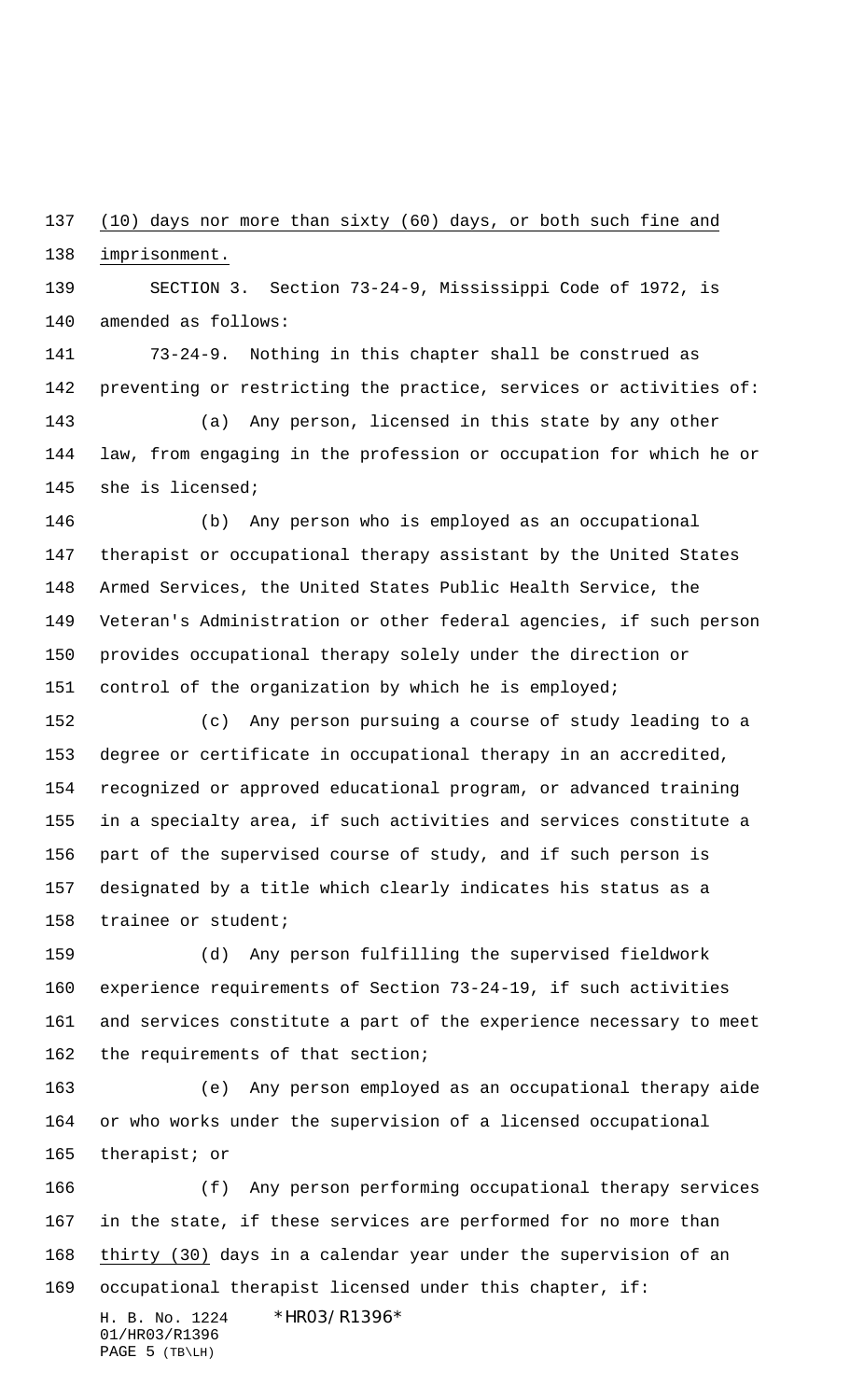(i) The person is licensed under the law of another state which has licensure requirements at least as stringent as the requirements of this chapter, or

 (ii) The person is certified as an Occupational Therapist Registered (OTR) or a Certified Occupational Therapy Assistant (COTA), established by the National Board for Certification in Occupational Therapy, Inc. (NBCOT), or its successor organization;

 (g) Any person certified by the American Board of Certification in Orthotics and Prosthetics as a Certified Orthotist, C.O., Certified Prosthetist, C.P., Certified Prosthetist/Orthotist, C.P.O., or anyone working under their direct supervision.

 SECTION 4. Section 73-24-11, Mississippi Code of 1972, is amended as follows:

 73-24-11. (1) There is hereby established the Mississippi Advisory Council in Occupational Therapy under the jurisdiction of the State Board of Health.

H. B. No. 1224 \* HRO3/R1396\* 01/HR03/R1396 (2) The council shall consist of five (5) members appointed by the board, four (4) of whom shall be appointed from a list of names submitted by the Mississippi Occupational Therapy Association, all of whom shall be residents of this state **\* \* \***. The persons appointed from the list submitted by the association shall have been engaged in rendering occupational therapy services to the public, teaching or research in occupational therapy at least four (4) years immediately preceding their appointment. At least three (3) members shall be occupational therapists and one (1) member shall be either an occupational therapist or an occupational therapy assistant. These members shall at all times be holders of valid licenses for the practice of occupational therapy in this state, except for the members of the first council, who shall fulfill licensure requirements of this chapter. The remaining member shall be a member of another health

PAGE 6 (TB\LH)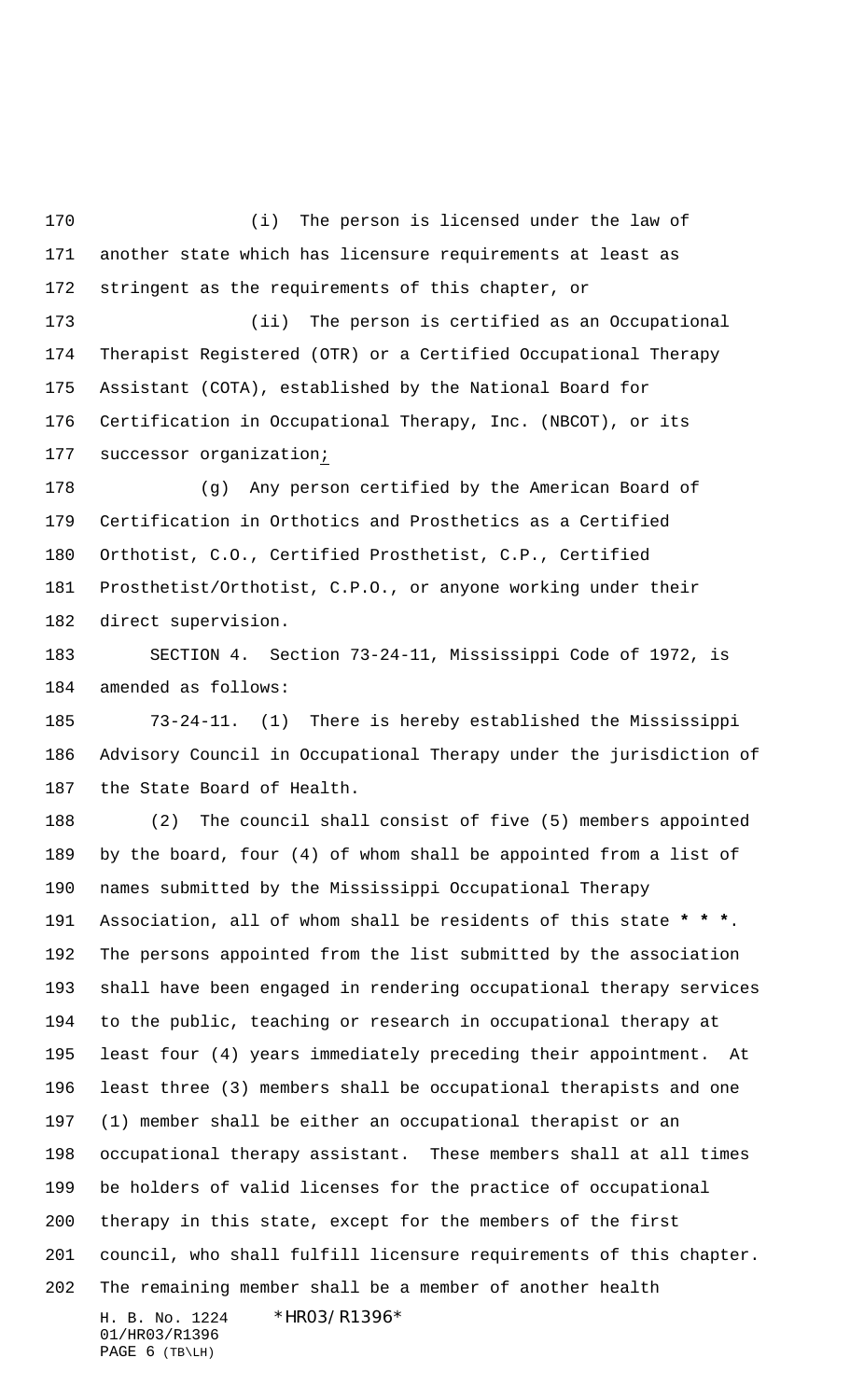profession or member of the public with an interest in the rights of the consumers of health services.

 (3) **\* \* \*** Appointments made thereafter shall be for terms of three (3) years, with no person being eligible to serve more than two (2) full consecutive terms. Terms shall begin on the first day of the calendar year and end on the last day of the calendar year or until successors are appointed, except for the first appointed members, who shall serve through the last calendar day of the year in which they are appointed before commencing the term prescribed by this section.

 (4) **\* \* \*** In the event of a vacancy in one (1) of the positions the association may recommend, as soon as practical, at least two (2) and not more than three (3) persons to fill that vacancy. The board shall appoint, as soon as practical, one (1) of these persons who shall fill the unexpired term. If the association does not provide a recommendation, the board shall appoint a person to the unexpired term.

 (5) The council shall meet during the first month of each calendar year to select a chairperson and for other appropriate reasons. Further meetings may be convened at the call of the chairperson, or the written request of any two (2) members of the council. Three (3) members of the council shall constitute a quorum for all purposes. All meetings of the council shall be open to the public, except that the council may hold executive sessions under the Mississippi Open Meetings Law, Section 25-41-1 et seq., Mississippi Code of 1972 **\* \* \***.

 SECTION 5. Section 73-24-13, Mississippi Code of 1972, is amended as follows:

 73-24-13. (1) The board shall administer, coordinate and enforce the provisions of this chapter, evaluate the qualifications, and approve the examinations for licensure under this chapter, and may issue subpoenas, examine witnesses and administer oaths **\* \* \***.

H. B. No. 1224 \* HRO3/R1396\* 01/HR03/R1396 PAGE 7 (TB\LH)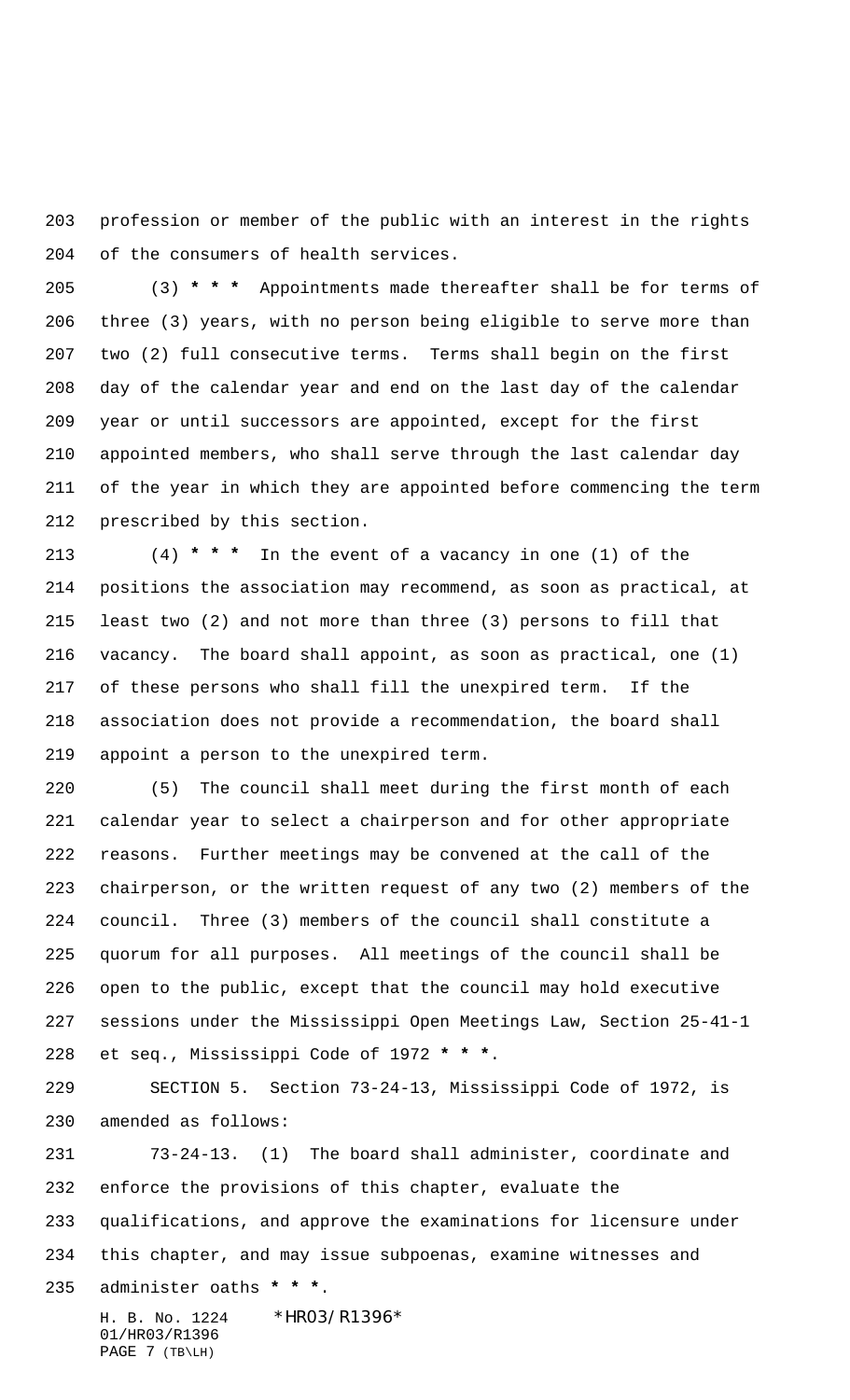(2) The board shall adopt such rules and regulations, not inconsistent with the laws of this state, as may be necessary to effectuate the provisions of this chapter, the practice of occupational therapy in this state, and may amend or repeal the same as may be necessary for such purposes, with the advice of the council. Such rules and regulations shall be adopted in accordance with the provisions of Section 25-43-1 et seq., Mississippi Code of 1972.

 (3) The board shall conduct hearings and keep such records and minutes as are necessary to carry out its functions. It shall provide reasonable public notice to the appropriate persons as to the time and place of all hearings authorized under this chapter in such a manner and at such times as it may determine by the board's rules and regulations.

 (4) The board shall investigate alleged or suspected violations of the provisions of this chapter or other laws of this state pertaining to occupational therapy and any rules and regulations adopted by the board; for this purpose, any authorized agents of the department shall have the power and right to enter and make reasonable inspections of any place where occupational therapy is practiced, and may inspect and/or copy any records pertaining to clients or the practice of occupational therapy under this chapter. (5) The conferral or enumeration of specific powers elsewhere in this chapter shall be construed as a limitation of the general functions by this section.

 SECTION 6. Section 73-24-17, Mississippi Code of 1972, is amended as follows:

 73-24-17. (1) The board shall issue licenses and notices of renewal, revocation, suspension or reinstatement, and shall publish annually the names of persons licensed under this chapter and the names of the persons whose licenses have been subjected to

disciplinary action under this chapter.

H. B. No. 1224 \* HRO3/R1396\* 01/HR03/R1396 PAGE 8 (TB\LH)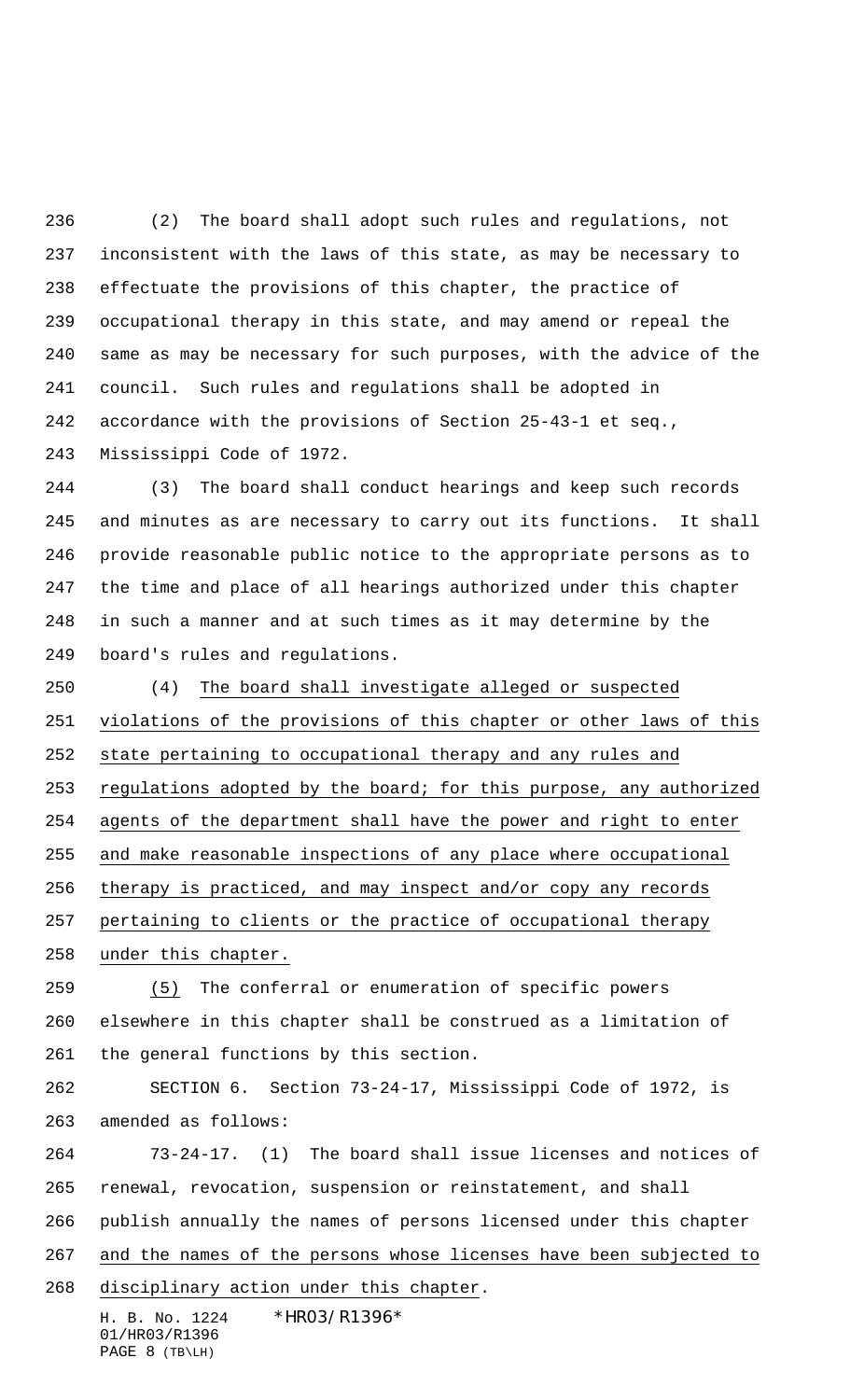(2) The board shall publish and disseminate to all licensees, in an appropriate manner, the license standards prescribed by this chapter, any amendments thereto, and such rules and regulations as the board may adopt under the authority of Section 73-24-13 within sixty (60) days of their adoption. SECTION 7. Section 73-24-19, Mississippi Code of 1972, is

amended as follows:

 73-24-19. (1) An applicant applying for a license as an occupational therapist or as an occupational therapy assistant shall file a written application on forms provided by the board, showing to the satisfaction of the board that he meets the following requirements:

281 (a) Is of good moral character;

 (b) Has been awarded a degree from an education program in occupational therapy recognized by the board, with a concentration of instruction in basic human sciences, the human development process, occupational tasks and activities, the health-illness-health continuum, and occupational therapy theory and practice:

 (i) For an occupational therapist, such program shall be accredited by the Accreditation Council for Occupational Therapy Education of the American Occupational Therapy Association or the board-recognized accrediting body;

 (ii) For an occupational therapy assistant, such a program shall be accredited by the Accreditation Council for Occupational Therapy Education of the American Occupational Therapy Association or the board-recognized accrediting body;

 (c) Has successfully completed a period of supervised fieldwork experience at a recognized educational institution or a training program approved by the educational institution where he or she met the academic requirements:

H. B. No. 1224 \*HR03/R1396\* 01/HR03/R1396 PAGE 9 (TB\LH)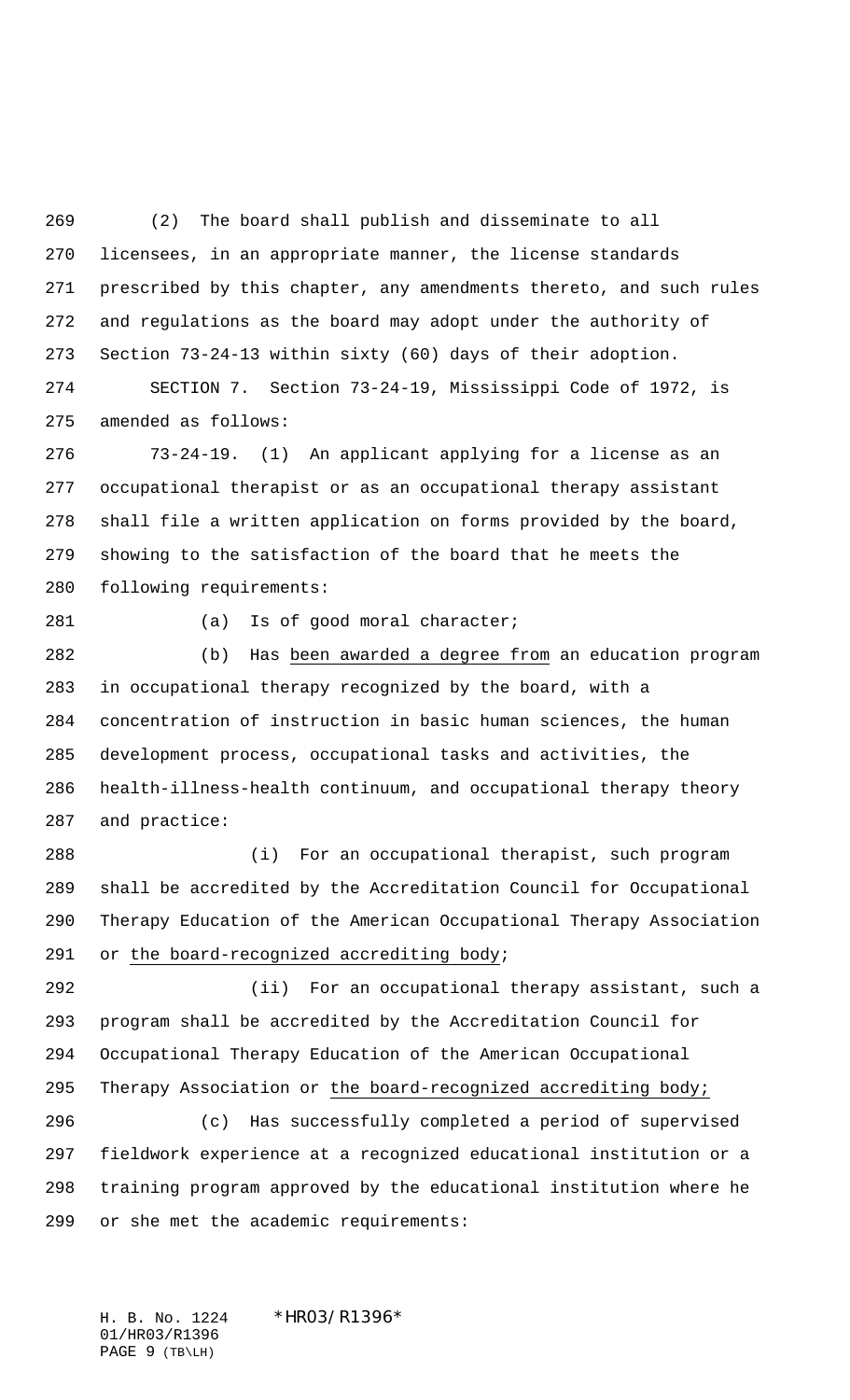(i) For an occupational therapist, the required supervised fieldwork experience shall meet current national standards that are published annually by the board;

 (ii) For an occupational therapy assistant, the required supervised fieldwork experience shall meet national standards that are published annually by the board.

 (2) The board shall approve an examination for occupational therapists and an examination for occupational therapy assistants that will be used as the examination for licensure.

 (3) Any person applying for licensure shall, in addition to demonstrating his eligibility in accordance with the requirements of this section, make application to the board for review of proof of his eligibility for certification by the National Board for Certification in Occupational Therapy, Inc. (NBCOT), or its successor organization, on a form and in such a manner as the board shall prescribe. The application shall be accompanied by the fee fixed in accordance with the provisions of Section 73-24-29. The board shall establish standards for acceptable performance on the examination. A person who fails an examination may apply for reexamination upon payment of the prescribed fee.

 (4) Applicants for licensure shall be examined at a time and place and under such supervision as the board may require. The board shall give reasonable public notice of these examinations in accordance with its rules and regulations.

 (5) An applicant may be licensed as an occupational therapist if he or she: (a) has practiced as an occupational therapy assistant for four (4) years, (b) has completed the requirements of a period of six (6) months of supervised fieldwork experience at a recognized educational institution or a training program approved by a recognized accredited educational institution before January 1, 1988, and (c) has passed the examination for occupational therapists.

H. B. No. 1224 \* HRO3/R1396\* 01/HR03/R1396 PAGE 10 (TB\LH)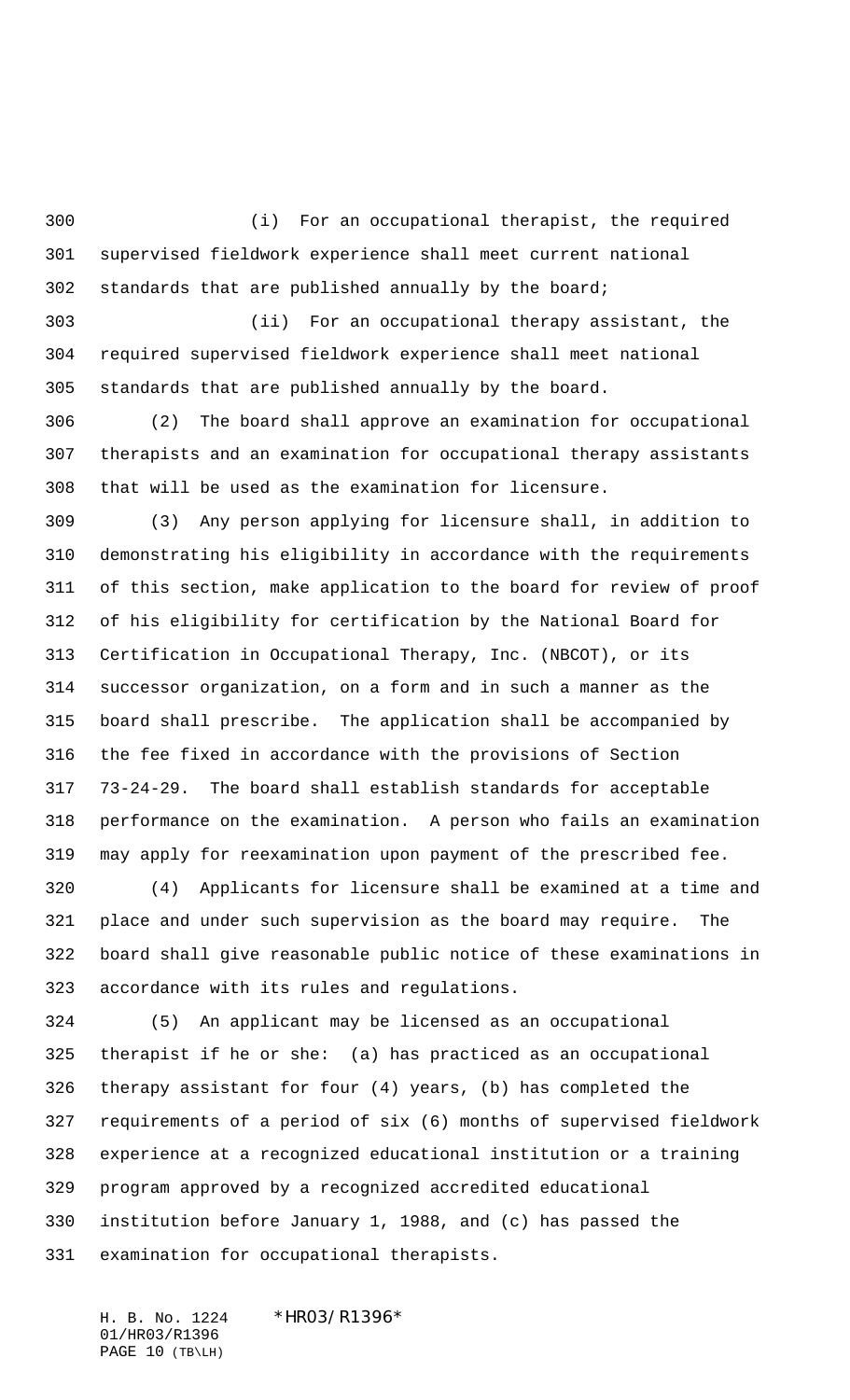(6) Each application or filing made under this section shall include the social security number(s) of the applicant in accordance with Section 93-11-64, Mississippi Code of 1972.

 SECTION 8. Section 73-24-21, Mississippi Code of 1972, is amended as follows:

 73-24-21. (1) The board shall grant a license to any person certified prior to the effective date of this chapter as an Occupational Therapist Registered (OTR) or a Certified Occupational Therapy Assistant (COTA) by the American Occupational Therapy Association (AOTA). The board may waive the examination, education or experience requirements and grant a license to any person certified by AOTA after the effective date of this chapter if the board determines the requirements for such certification are equivalent to the requirements for licensure in this chapter.

 (2) The board may waive the examination, education or experience requirements and grant a license to any applicant who shall present proof of current licensure as an occupational therapist or occupational therapy assistant in another state, the District of Columbia or territory of the United States which requires standards for licensure considered by the board to be equivalent to the requirements for licensure of this chapter.

 (3) Foreign trained occupational therapists and occupational therapy assistants shall satisfy the examination requirements of Section 73-24-19. The board shall require foreign trained applicants to furnish proof of good moral character and completion of educational and supervised fieldwork requirements substantially equal to those contained in Section 73-24-19 before taking the examination.

 **\* \* \***

 SECTION 9. Section 73-24-23, Mississippi Code of 1972, is amended as follows:

H. B. No. 1224 \* HRO3/R1396\* 01/HR03/R1396 PAGE 11 (TB\LH)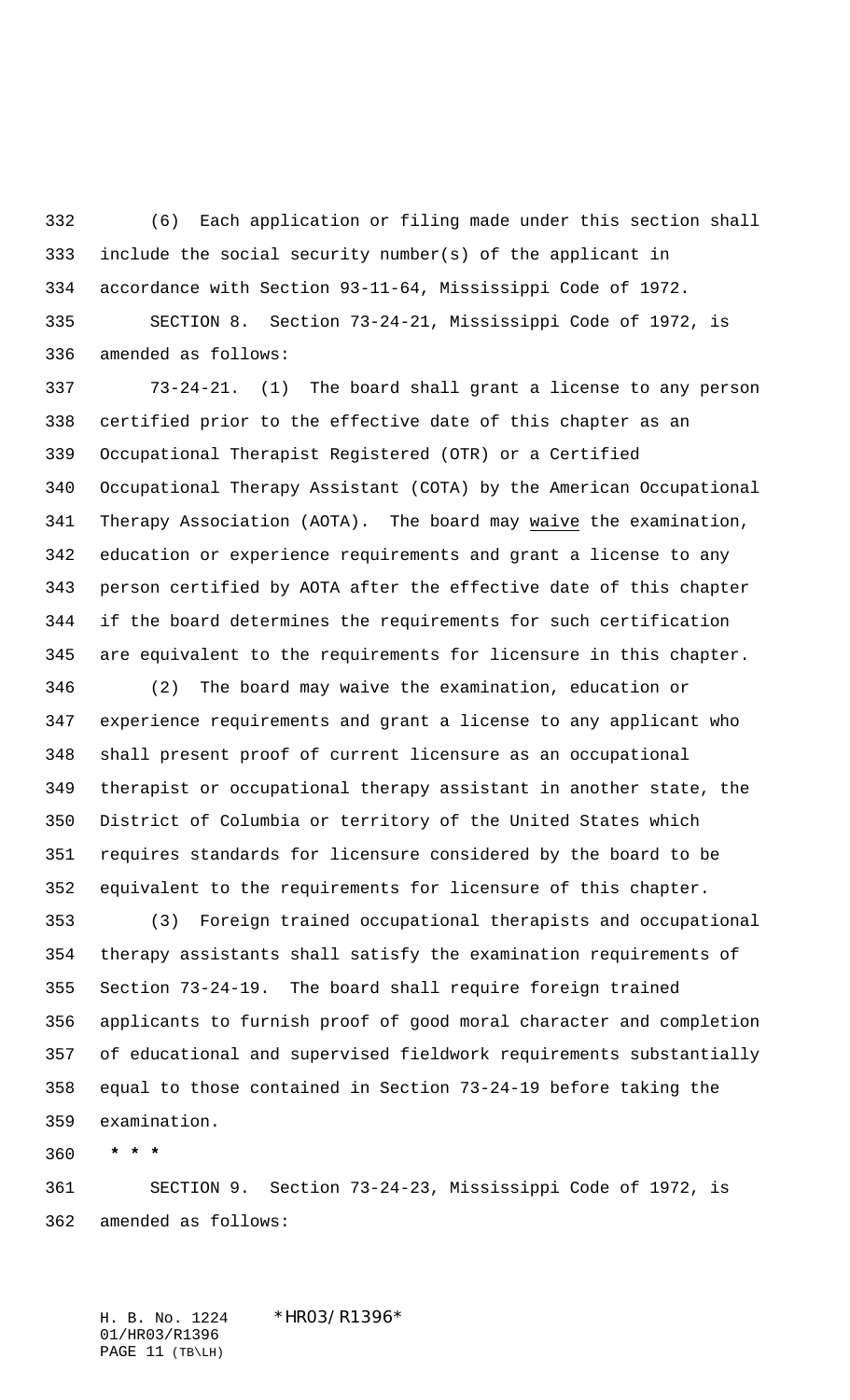73-24-23. (1) The board shall issue a license to any person who meets the requirements of this chapter and upon payment of the license fee.

 (2) The board shall issue a limited permit to persons who have completed the education and experience requirements of this chapter upon payment of the limited permit fee. This permit shall allow the person to practice occupational therapy or assist in the practice of occupational therapy, as the case may be, under the supervision of an occupational therapist who holds a current license in this state and shall be valid until the date on which the results of the next qualifying examination have been made public. The limited permit can be renewed one (1) time if the applicant has failed the examination.

 (3) Any person who is issued a license as an occupational therapist under this chapter may use the words "licensed occupational therapist," "occupational therapist licensed," "occupational therapist **\* \* \***," or he may use the letters **\* \* \*** "L.O.T.," "O.T.L." or "O.T." in connection with his or her name or place of business to denote licensure under this chapter.

 (4) Any person who is issued a license as an occupational therapy assistant under this chapter may use the words "occupational therapy assistant," "licensed occupational therapy assistant" or "occupational therapy assistant licensed," or may use the letters "O.T.A.," "L.O.T.A." or "O.T.A.L.," in connection with his name or place of business to denote licensure under this chapter.

 SECTION 10. The following shall be codified as Section 73-24-24, Mississippi Code of 1972:

 73-24-24. (1) Licensees subject to this chapter shall conduct their activities, services and practice in accordance with this chapter and any rules promulgated pursuant hereto. Licenses may be subject to the exercise of the disciplinary sanction

H. B. No. 1224 \* HRO3/R1396\* 01/HR03/R1396 PAGE 12 (TB\LH)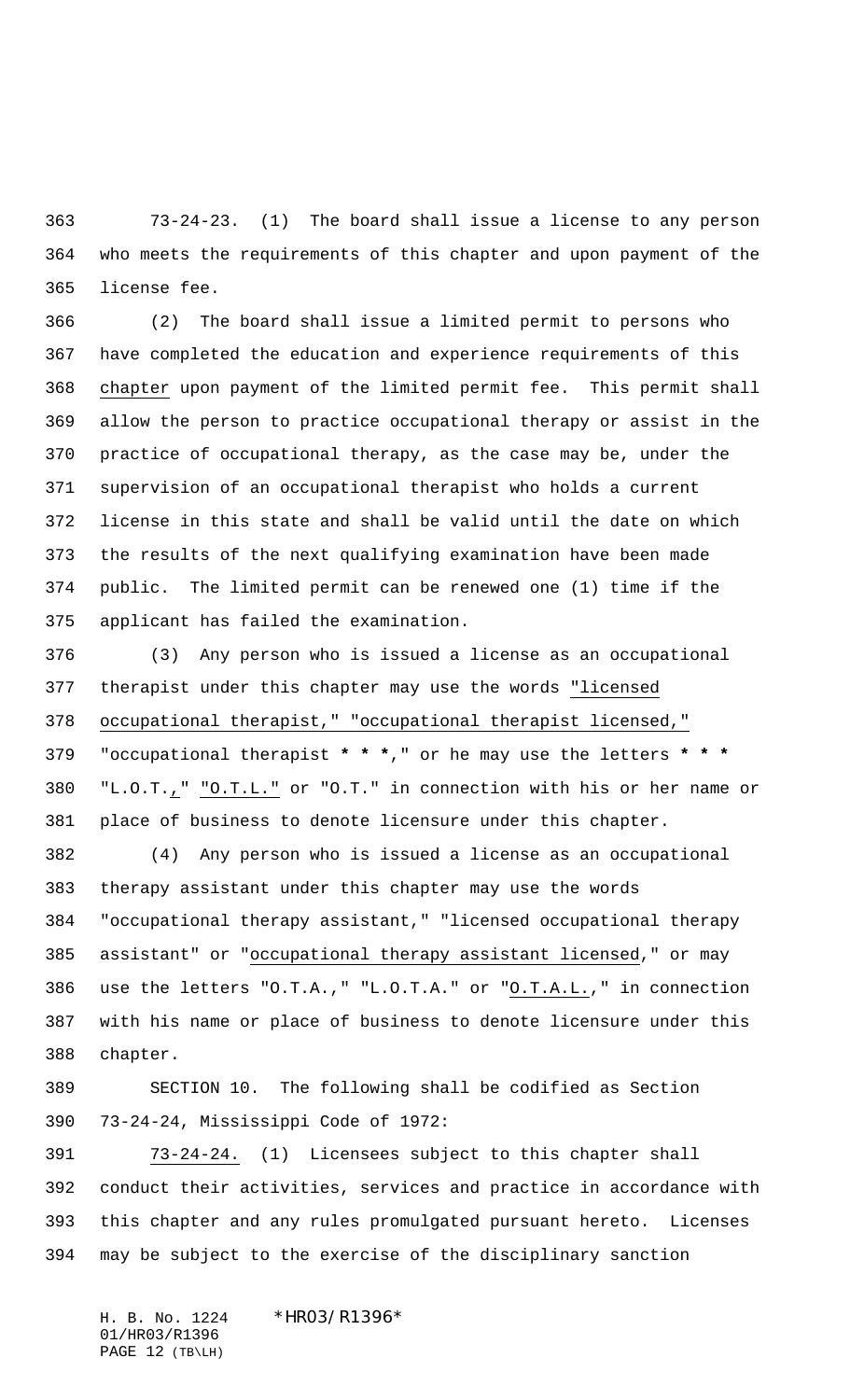enumerated in Section 73-24-25 if the board finds that a licensee is guilty of any of the following:

 (a) Negligence in the practice or performance of professional services or activities;

 (b) Engaging in dishonorable, unethical or unprofessional conduct of a character likely to deceive, defraud or harm the public in the course of professional services or activities;

 (c) Perpetrating or cooperating in fraud or material deception in obtaining or renewing a license or attempting the same;

 (d) Being convicted of any crime which has a substantial relationship to the licensee's activities and services or an essential element of which is misstatement, fraud or dishonesty;

 (e) Being convicted of any crime which is a felony under the laws of this state or the United States;

 (f) Engaging in or permitting the performance of unacceptable services personally or by others working under the licensee's supervision due to the licensee's deliberate or negligent act or acts or failure to act, regardless of whether actual damage or damages to the public is established;

 (g) Continued practice although the licensee has become unfit to practice as an occupational therapist or occupational therapist assistant due to: (i) failure to keep abreast of current professional theory or practice; or (ii) physical or mental disability; the entry of an order or judgment by a court of competent jurisdiction that a licensee is in need of mental treatment or is incompetent shall constitute mental disability; or (iii) addition or severe dependency upon alcohol or other drugs which may endanger the public by impairing the licensee's ability to practice;

H. B. No. 1224 \* HRO3/R1396\* 01/HR03/R1396 PAGE 13 (TB\LH)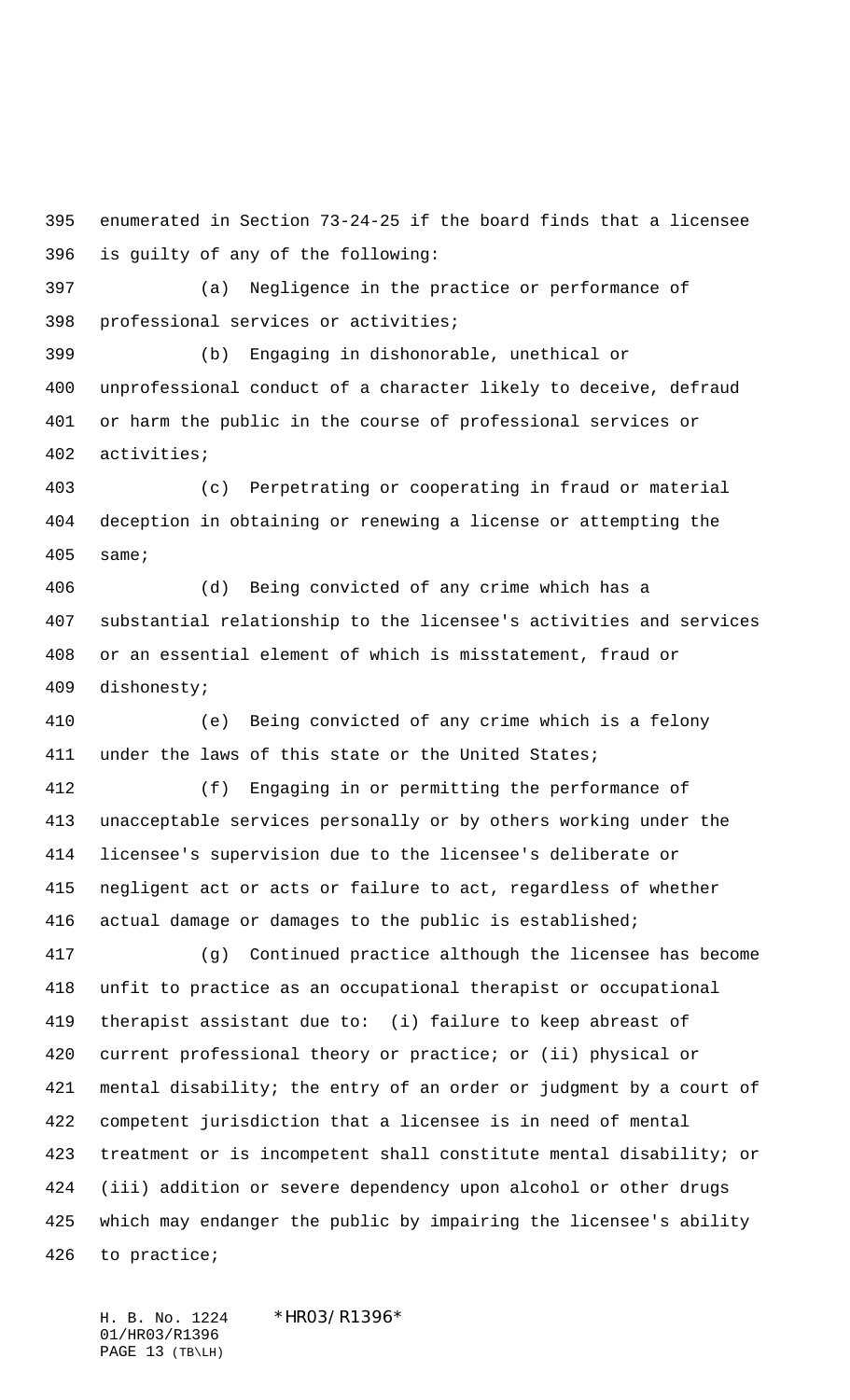(h) Having disciplinary action taken against the licensee's license in another state; (i) Making differential, detrimental treatment against any person because of race, color, creed, sex, religion or national origin; (j) Engaging in lewd conduct in connection with professional services or activities; (k) Engaging in false or misleading advertising; (l) Contracting, assisting or permitting unlicensed persons to perform services for which a license is required under this chapter; (m) Violation of any probation requirements placed on a license by the board; (n) Revealing confidential information except as may be required by law; (o) Failing to inform clients of the fact that the client no longer needs the services or professional assistance of the licensee; (p) Charging excessive or unreasonable fees or engaging in unreasonable collection practices; (q) For treating or attempting to treat ailments or other health conditions of human beings other than by occupational 449 therapy as authorized by this chapter; (r) For practice or activities considered to be unprofessional conduct as defined by the rules and regulations; (s) Violations of the current codes of conduct for occupational therapists and occupational therapy assistants adopted by the American Occupational Therapy Association; (t) Violations of any rules or regulations promulgated pursuant to this chapter. (2) The board may order a licensee to submit to a reasonable physical or mental examination if the licensee's physical or

H. B. No. 1224 \* HRO3/R1396\* 01/HR03/R1396 PAGE 14 (TB\LH)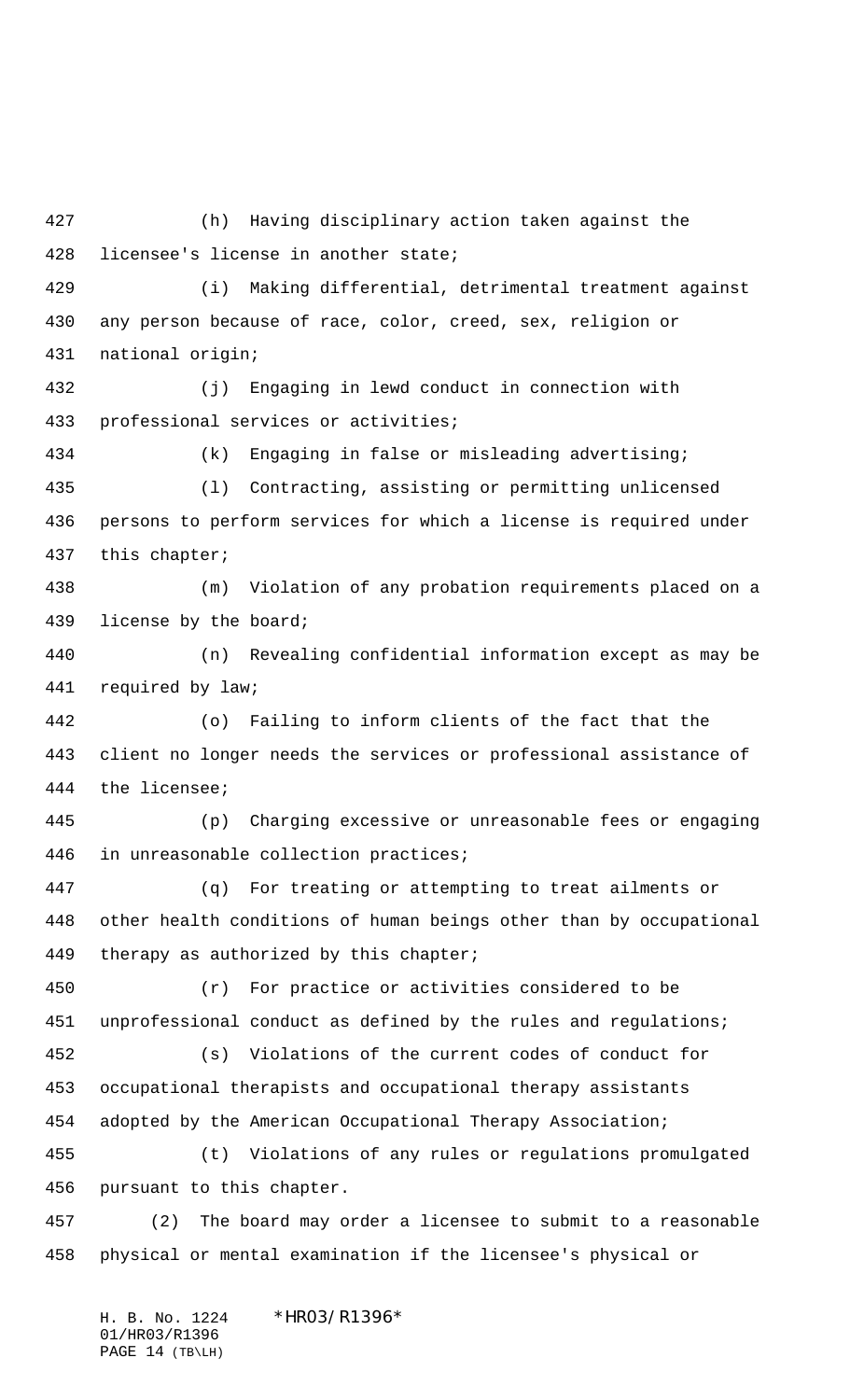mental capacity to practice safely is at issue in a disciplinary proceeding.

 (3) Failure to comply with a board order to submit to a physical or mental examination shall render a licensee subject to the summary suspension procedures described in Section 73-24-25. SECTION 11. Section 73-24-25, Mississippi Code of 1972, is amended as follows:

 73-24-25. (1) Any person whose application for a license is denied shall be entitled to a hearing before the board if he submits a written request to the board. Such hearing shall be conducted at the earliest possible date. A subcommittee of the council shall attend and may offer relevant evidence at any such hearing. The board shall fix a time and place for the hearing and shall cause a written copy of the reason for denial of the license, together with a notice of the time and place fixed for the hearing, to be served on the applicant requesting the hearing 475 and shall serve notice of such hearing on the council. Service of and notice of the hearing may be given by United States certified mail, return receipt requested, to the last known address of the licensee or applicant. For purposes of the hearing, the board, acting by and through the Executive Director of the State Board of Health, shall have the power to subpoena persons and compel the production of records, papers and other documents. (2) (a) All complaints concerning a licensee's business or 483 professional practice shall be received by the board. Each complaint received shall be registered, recording at a minimum the following information: (i) licensee's name; (ii) name of the complaining party, if known; (iii) date of complaint; (iv) brief statement of complaint; and (v) disposition. (b) Following the investigative process, the board may file formal charges against the licensee. Such formal complaint, at a minimum, shall inform the licensee of the facts which are the

H. B. No. 1224 \* HRO3/R1396\* 01/HR03/R1396 PAGE 15 (TB\LH)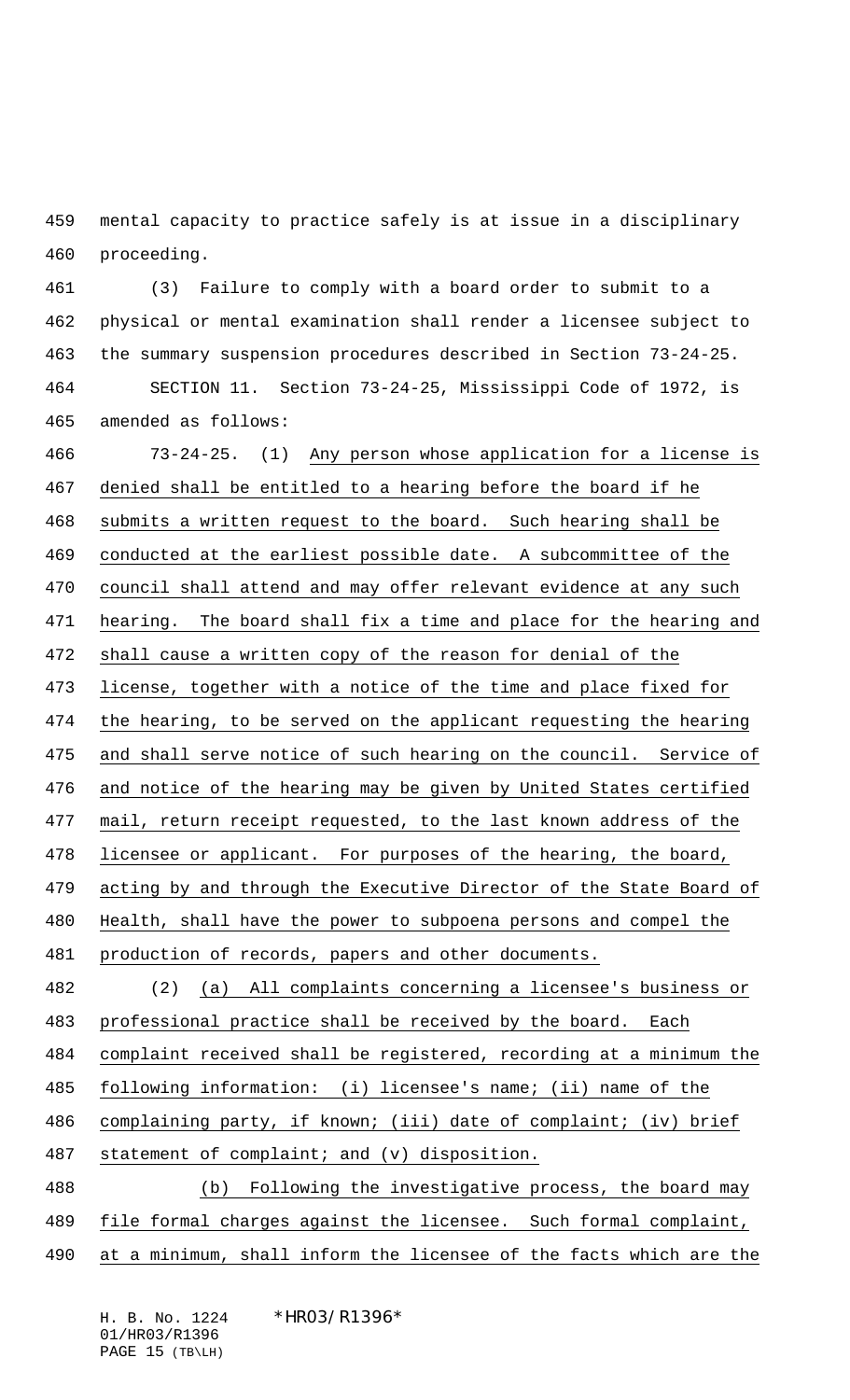H. B. No. 1224 \* HRO3/R1396\* 01/HR03/R1396 basis of the charge and which are specific enough to enable the licensee to defend against the charges. (c) Each licensee whose conduct is the subject of a formal charge which seeks to impose disciplinary action against the licensee shall be served notice of the formal charge at least thirty (30) days before the date of the hearing, which hearing shall be presided over by the board or the board's designee. Service shall be considered to have been given if the notice was personally received by the licensee or if the notice was sent by United States certified mail, return receipt requested, to the licensee at the licensee's last known address as listed with the state agency. (d) The notice of the formal charge shall consist, at a minimum, of the following information: (i) The time, place and date of the hearing; (ii) Notification that the licensee shall appear personally at the hearing and may be represented by counsel; (iii) Notification that the licensee shall have the right to produce witnesses and evidence in his behalf and shall have the right to cross-examine adverse witnesses and evidence; (iv) Notification that the hearing could result in disciplinary action being taken against the licensee; (v) Notification that rules for the conduct of the hearing exist, and it may be in the licensee's best interest to obtain a copy; (vi) Notification that the board or its designee shall preside at the hearing, and following the conclusion of the hearing, shall make findings of facts, conclusions of law and recommendations, separately stated, to the board as to what disciplinary action, if any, should be imposed on the licensee; (vii) The board or its designee shall hear evidence produced in support of the formal charges and contrary

PAGE 16 (TB\LH)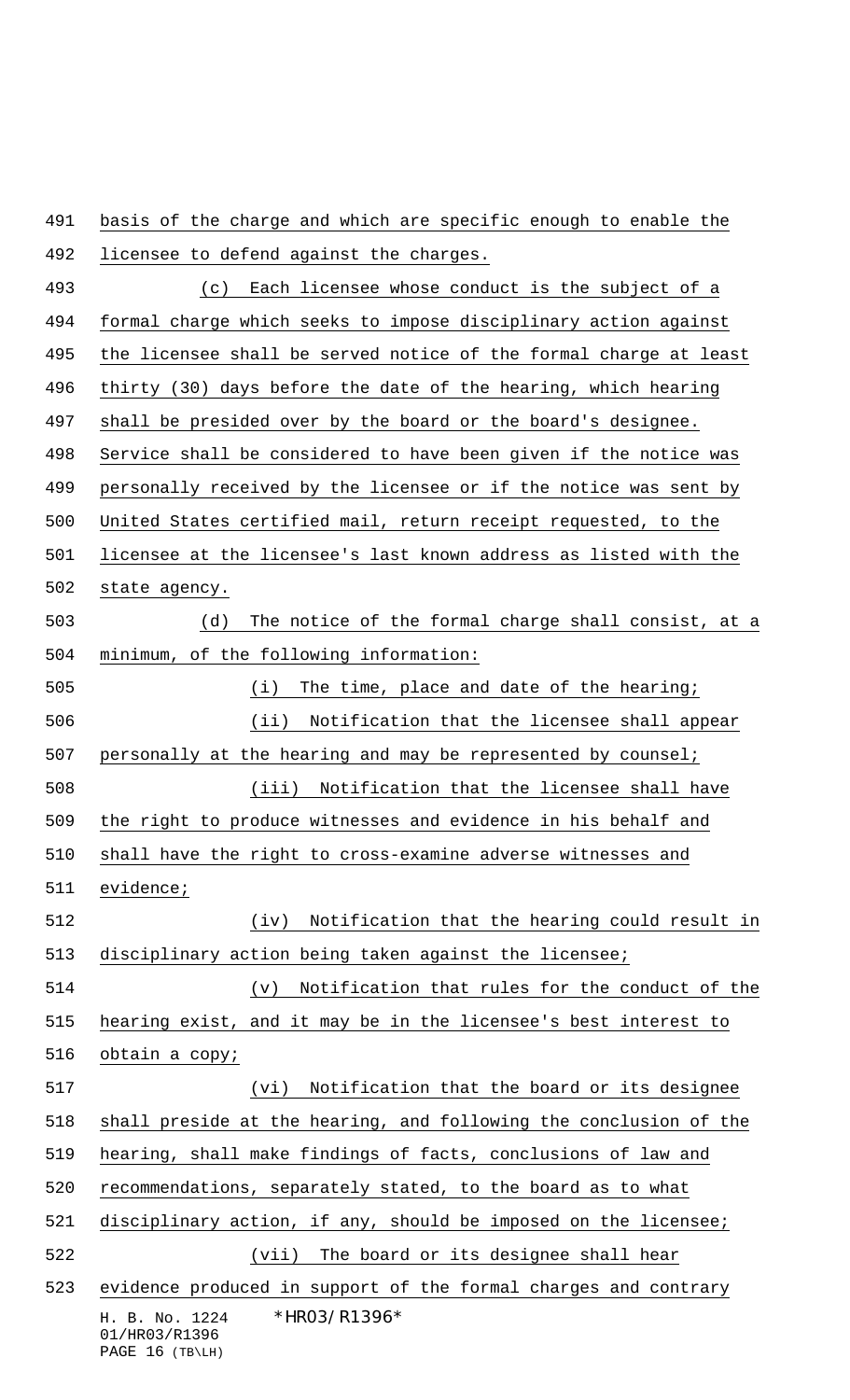H. B. No. 1224 \* HRO3/R1396\* 01/HR03/R1396 evidence produced by the licensee. At the conclusion of the 525 hearing, the board shall issue an order; and (viii) All proceedings under this section are 527 matters of public record and shall be preserved in accordance with state law. (3) In addition to other remedies provided by law or in equity, any applicant or licensee aggrieved by any action of the board may appeal the action of the board to the chancery court of the county of his residence if he be a resident of this state, or to the Chancery Court of the First Judicial District of Hinds County, Mississippi, if he be a nonresident of this state. An appeal shall be filed within thirty (30) days immediately following the mailing or delivery to the applicant or licensee of a copy of the order of judgment of the board, unless the court, for good cause shown, extends the time. The court after a hearing may modify, affirm or reverse the judgment of the board or may 540 remand the case to the board for further proceedings. An appeal from the chancery court may be had to the Supreme Court of the State of Mississippi as provided by law for any final judgment of the chancery court. If the board appeals a judgment of the chancery court, no bond shall be required of it in order to perfect its appeal. (4) The board may impose any of the following sanctions, singly or in combination, when it finds that a licensee is guilty of any such offense: 549 (a) Revoke the license; (b) Suspend the license, for any period of time; (c) Censure the licensee; (d) Impose a monetary penalty of not more than Two Hundred Dollars (\$200.00); (e) Place a licensee on probationary status and requiring the licensee to submit to any of the following: (i) 556 report regularly to the board, or its designee, upon matters which

PAGE 17 (TB\LH)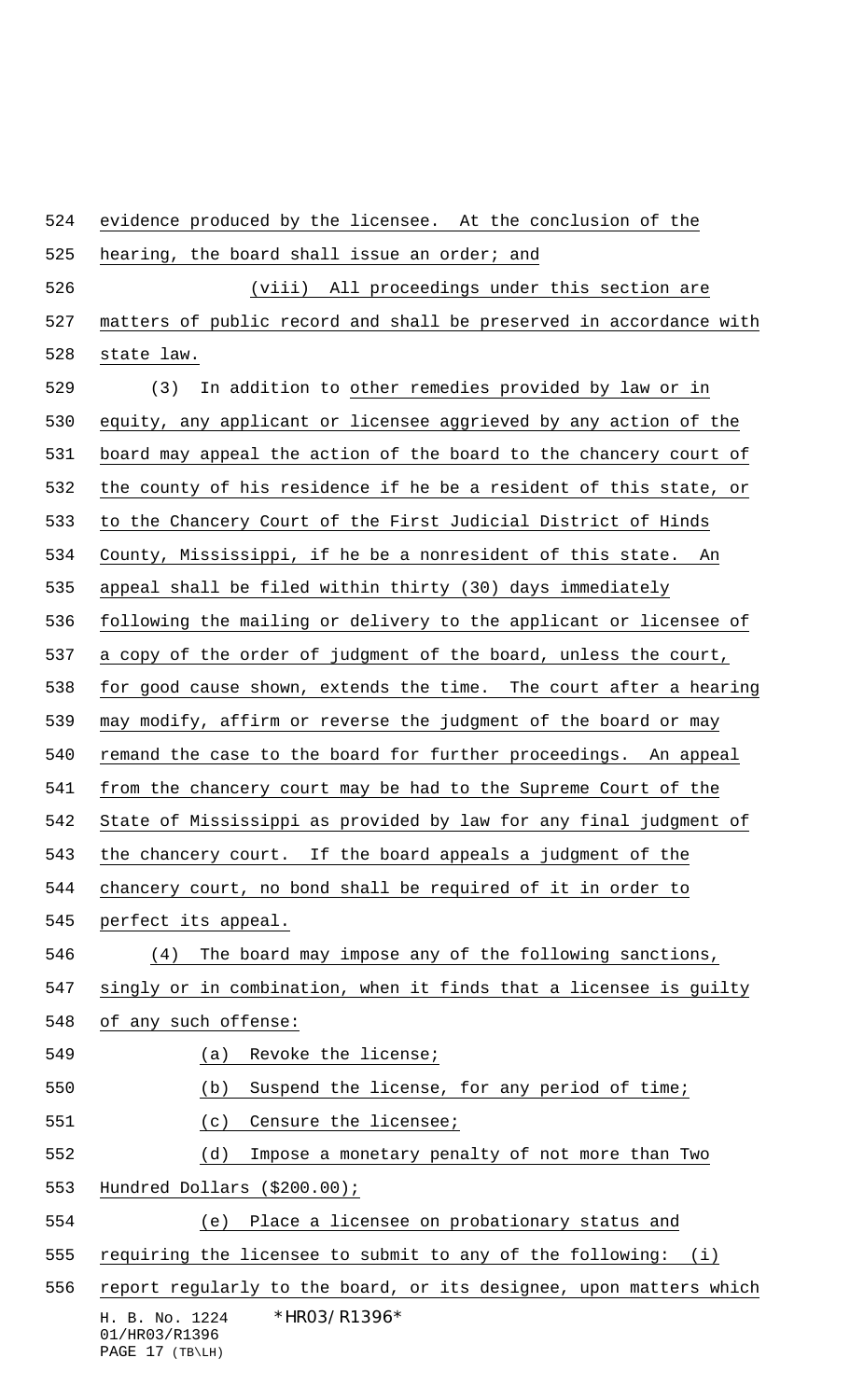H. B. No. 1224 \* HR03/R1396\* 01/HR03/R1396 are the basis of probation; (ii) continue to renew professional education until a satisfactory degree of skill has been attained in those areas which are the basis of probation; or (iii) such other reasonable requirement or restrictions as the board deems proper; (f) Refuse to renew a license; or (g) Revoke probation which has been granted and impose any other disciplinary action under this subsection when the requirements of probation have not been fulfilled or have been violated. (5) The board summarily may suspend a license under this chapter without the filing of a formal complaint, notice or a hearing, if the board finds that the continued practice in the profession by the licensee would constitute an immediate danger to the public. If the board summarily suspends a license under the provisions of this subsection a hearing must be held within twenty (20) days after suspension begins, unless the hearing date is continued at the request of the licensee. (6) Disposition of any formal complaint may be made by consent order or stipulation between the board and the licensee. (7) The board may reinstate any licensee to good standing under this chapter if, after hearing, the board is satisfied that the applicant's renewed practice is in the public interest. (8) The board may seek the counsel of the Occupational Therapy Advisory Council regarding disciplinary actions. (9) The board shall seek to achieve consistency in the application of the foregoing sanctions, and significant departure from prior decisions involving similar conduct shall be explained by the board. (10) In addition, the board shall be authorized to suspend the license of any licensee for being out of compliance with an order for support, as defined in Section 93-11-153. The procedure for suspension of a license for being out of compliance with an

```
PAGE 18 (TB\LH)
```